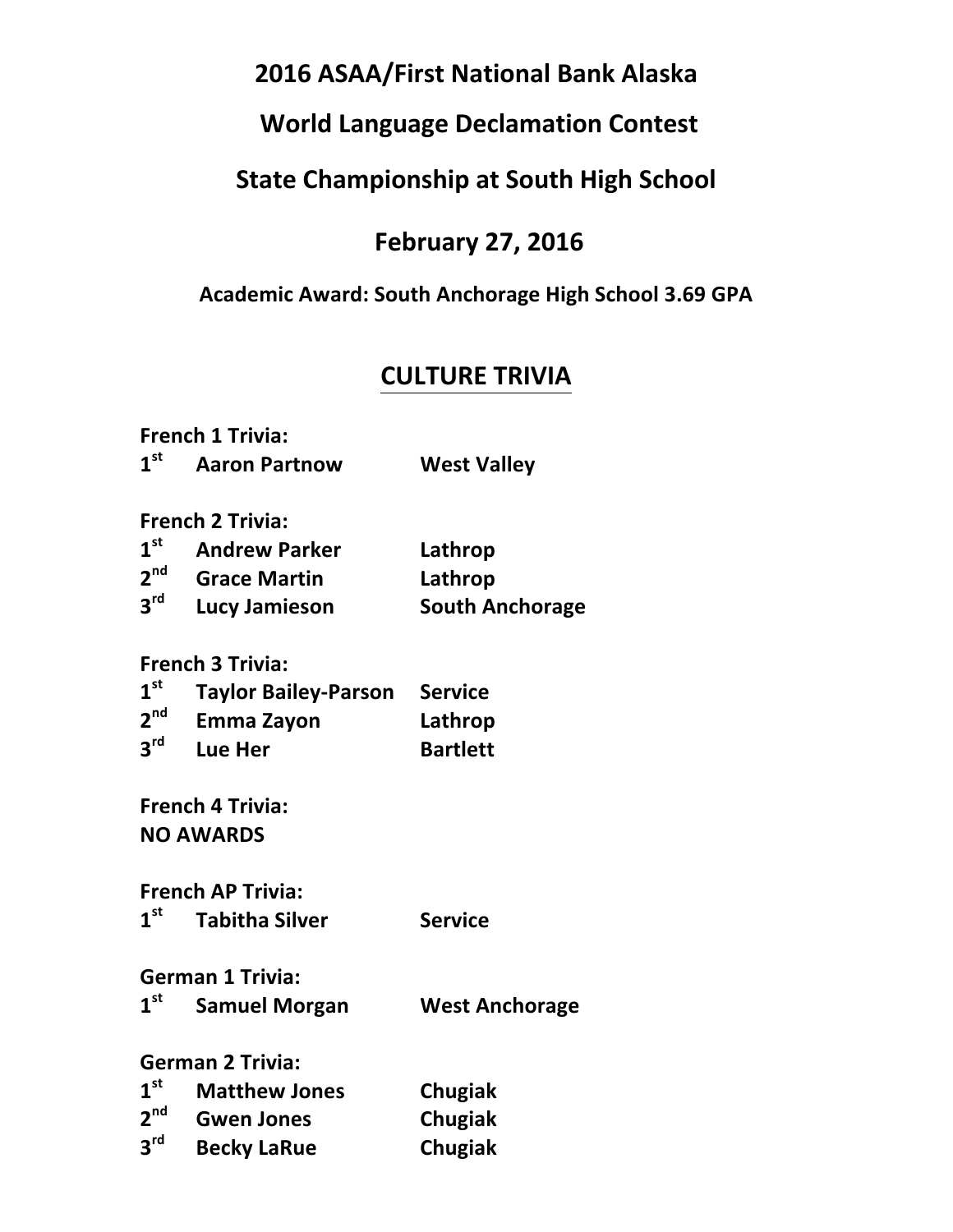|                                | <b>German 3 Trivia:</b>  |                        |
|--------------------------------|--------------------------|------------------------|
| 1 <sup>st</sup>                | <b>Sarah Copper</b>      | <b>Chugiak</b>         |
| $2^{nd}$                       | <b>Sarah Earnhart</b>    | <b>Eagle River</b>     |
| $3^{\text{rd}}$                | <b>Cade Midyett</b>      | <b>Chugiak</b>         |
|                                | <b>German 4 Trivia:</b>  |                        |
| $\boldsymbol{1}^{\textsf{st}}$ | <b>Daniyil Robbins</b>   | <b>Service</b>         |
|                                | <b>German AP Trivia:</b> |                        |
| $1^{\rm st}$                   | <b>Josh Bauer</b>        | <b>Service</b>         |
| $1^{\rm st}$                   | <b>Andy Noble</b>        | <b>Chugiak</b>         |
| $2^{nd}$                       | <b>Meagan Bauer</b>      | <b>Service</b>         |
|                                | Latin 1 Trivia:          |                        |
| 1 <sup>st</sup>                | Lisa Lynch               | <b>South Anchorage</b> |
|                                | <b>Latin 2 Trivia:</b>   |                        |
| 1 <sup>st</sup>                | <b>Haylie Hellman</b>    | <b>South Anchorage</b> |
| 1 <sup>st</sup>                | <b>Rosebud Scott</b>     | <b>South Anchorage</b> |
| 2 <sup>nd</sup>                | <b>Amanda Stingley</b>   | <b>South Anchorage</b> |
|                                | Latin 3 Trivia:          |                        |
|                                | <b>NO AWARDS</b>         |                        |
|                                | <b>Latin AP Trivia:</b>  |                        |
|                                | <b>NO AWARDS</b>         |                        |
|                                | <b>Spanish 1 Trivia:</b> |                        |
| 1 <sup>st</sup>                | <b>Shiane Louis</b>      | <b>Ben Eielson</b>     |

|                 | <b>Shiane Louis</b> | <b>Ben Eleison</b> |
|-----------------|---------------------|--------------------|
| 2 <sup>nd</sup> | <b>Joe Winkler</b>  | <b>Ben Eielson</b> |
| 3 <sup>rd</sup> | Jeyani James        | <b>Ben Eielson</b> |

# **Spanish 2 Trivia:**

| 1 <sup>st</sup> | <b>Michael Grant</b>    | <b>Ben Eielson</b> |
|-----------------|-------------------------|--------------------|
| 1 <sup>st</sup> | <b>Hailey Baker</b>     | <b>Ben Eielson</b> |
| 2 <sup>nd</sup> | <b>Dalen Green</b>      | <b>Ben Eielson</b> |
| 3 <sup>rd</sup> | <b>Michelle Esqueda</b> | <b>Ben Eielson</b> |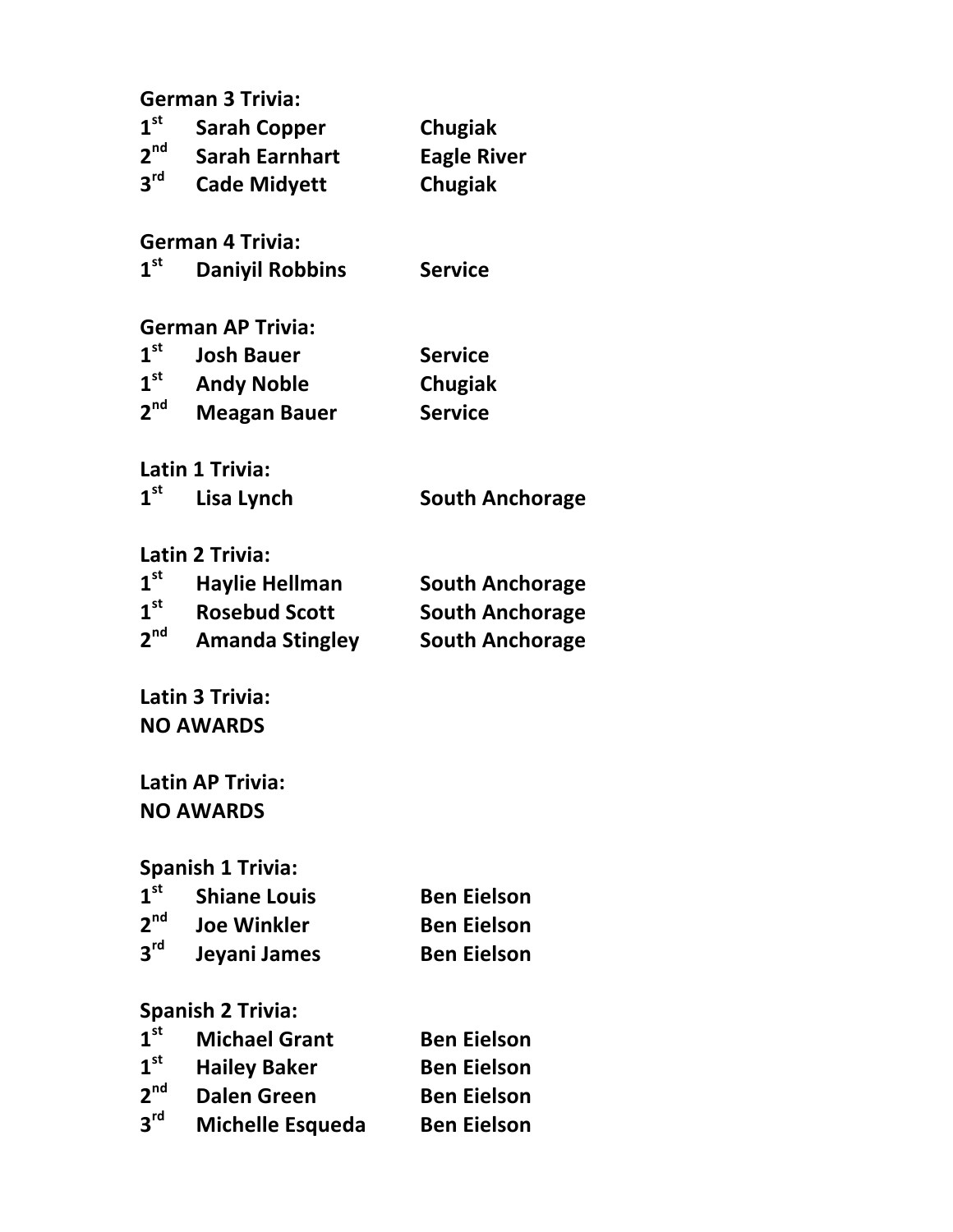**Spanish 3 Trivia:**

| 1 <sup>st</sup> | <b>Lucy Teaford</b> | <b>West Anchorage</b> |
|-----------------|---------------------|-----------------------|
| 2 <sup>nd</sup> | <b>Darin Cheney</b> | Lathrop               |

**Spanish 4/5 Trivia: NO AWARDS**

**Spanish AP Trivia:**<br>1<sup>st</sup> Anessa Feerd

**1st Anessa Feero West Anchorage** 

**Spanish Trivia Level Immersion 9: 1st Esmeralda Jaenicke Chugiak**

**Spanish Trivia Level Immersion 10: NO AWARDS**

**Spanish Trivia Level Immersion 11 & 12: 1st Laura Joy Erb Chugiak**

### **POETRY**

**Chinese 1 Poetry:**

| 1 <sup>st</sup> | Ana Li Hansen        | <b>West Valley</b> |
|-----------------|----------------------|--------------------|
| 2 <sup>nd</sup> | <b>Aek Vang</b>      | <b>Bartlett</b>    |
| 3 <sup>rd</sup> | <b>Ha Eun Cheong</b> | <b>West Valley</b> |

**Chinese 2 Poetry:**

| 1 <sup>st</sup> | <b>Theng Yang</b> | <b>Bartlett</b>    |
|-----------------|-------------------|--------------------|
| 2 <sup>nd</sup> | Mai Yeng          | <b>Bartlett</b>    |
| 3 <sup>rd</sup> | <b>Ruby Leff</b>  | <b>West Valley</b> |

**Chinese 3 Poetry:**

| 1 <sup>st</sup> | <b>Keng Lor</b>       | <b>Bartlett</b> |
|-----------------|-----------------------|-----------------|
| 2 <sup>nd</sup> | <b>Cindy Xiong</b>    | <b>Bartlett</b> |
| 2 <sup>nd</sup> | <b>Mai Moua Xiong</b> | <b>Bartlett</b> |
| 3 <sup>rd</sup> | Mikayla Mader         | <b>Bartlett</b> |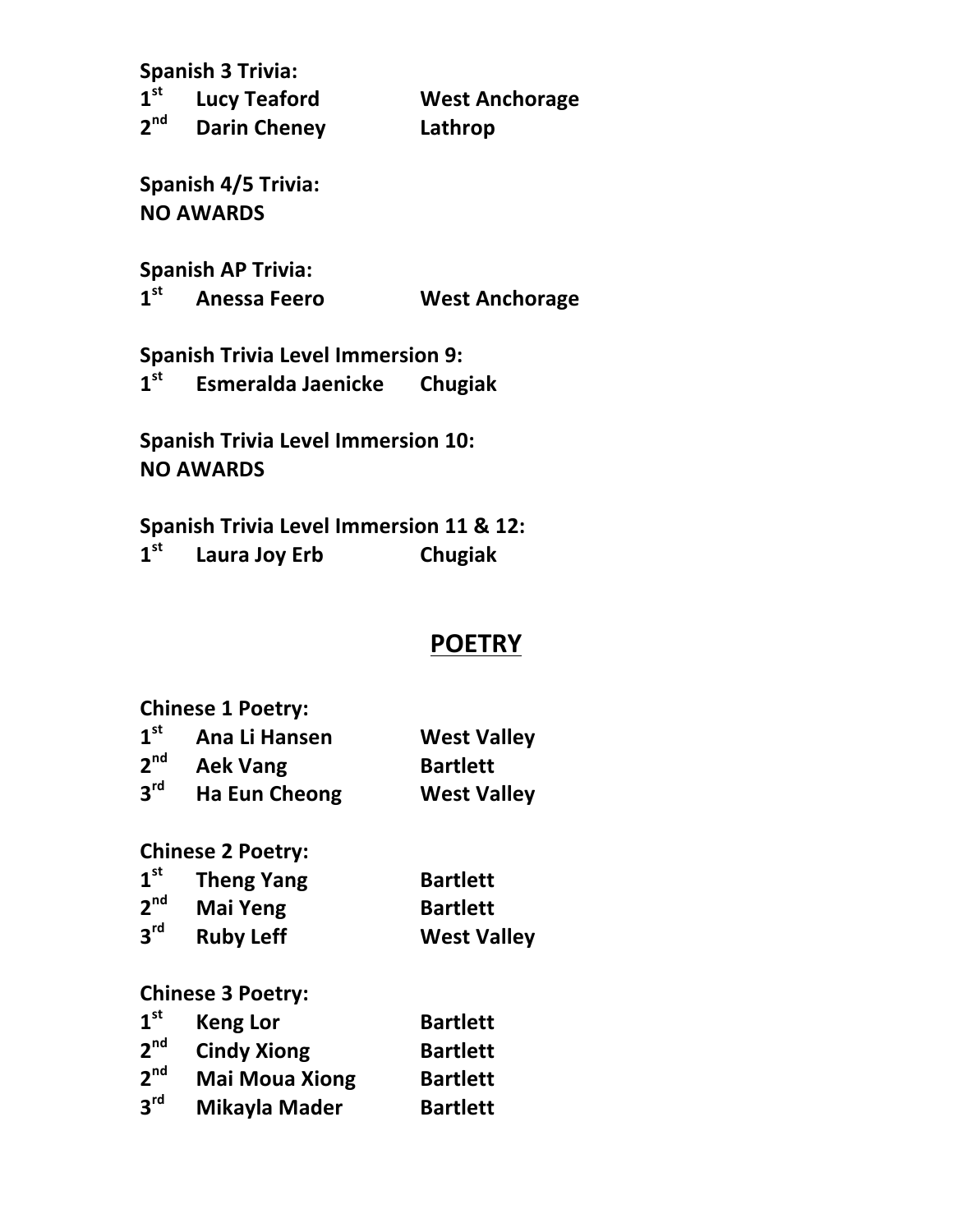**Chinese 4 Poetry: st Jennifer Xiong Bartlett**

**Chinese 5 Poetry: NO AWARDS**

French 1 Poetry:

| 1 <sup>st</sup> | <b>Katherine Brown</b> | <b>South Anchorage</b> |
|-----------------|------------------------|------------------------|
| 2 <sup>nd</sup> | <b>Alex Promnitz</b>   | Lathrop                |
| 3 <sup>rd</sup> | Savannah Woodke        | <b>Dimond</b>          |

#### **French 2 Poetry:**

| $1^{\rm st}$    | <b>Grace Martin</b>  | Lathrop                |
|-----------------|----------------------|------------------------|
| 2 <sup>nd</sup> | <b>Andrew Parker</b> | Lathrop                |
| 3 <sup>rd</sup> | <b>Alison Royce</b>  | <b>South Anchorage</b> |

# **French 3 Poetry:**

| 1 <sup>st</sup> | <b>Tyler Jang</b>      | <b>Dimond</b> |
|-----------------|------------------------|---------------|
| 2 <sup>nd</sup> | <b>Lunia Oriol</b>     | Colony        |
| 3 <sup>rd</sup> | <b>Taia Fagerstrom</b> | Colony        |

#### **French 4 Poetry:**

| 1 <sup>st</sup> | <b>Young Chang Yoo</b> | <b>Service</b> |
|-----------------|------------------------|----------------|
| 2 <sup>nd</sup> | <b>Evangeline Dooc</b> | <b>Service</b> |
| 3 <sup>rd</sup> | <b>Amy Pollock</b>     | <b>Service</b> |

#### French 5 Poetry:

**st Cesar Quiroz West Anchorage**

#### **French AP Poetry:**

| 1 <sup>st</sup> | <b>Flurina Boslough</b> | <b>West Anchorage</b> |
|-----------------|-------------------------|-----------------------|
|-----------------|-------------------------|-----------------------|

#### **German 1 Poetry:**

| 1 <sup>st</sup> | <b>Hayden Jones</b>             | <b>South Anchorage</b> |
|-----------------|---------------------------------|------------------------|
| 1 <sup>st</sup> | <b>Hailey Walser</b>            | <b>Eagle River</b>     |
| 2 <sup>nd</sup> | <b>Madeline Bidinger</b>        | <b>Eagle River</b>     |
| $3^{\text{rd}}$ | <b>Sayeed Talha Bin Zubaeir</b> | <b>West Anchorage</b>  |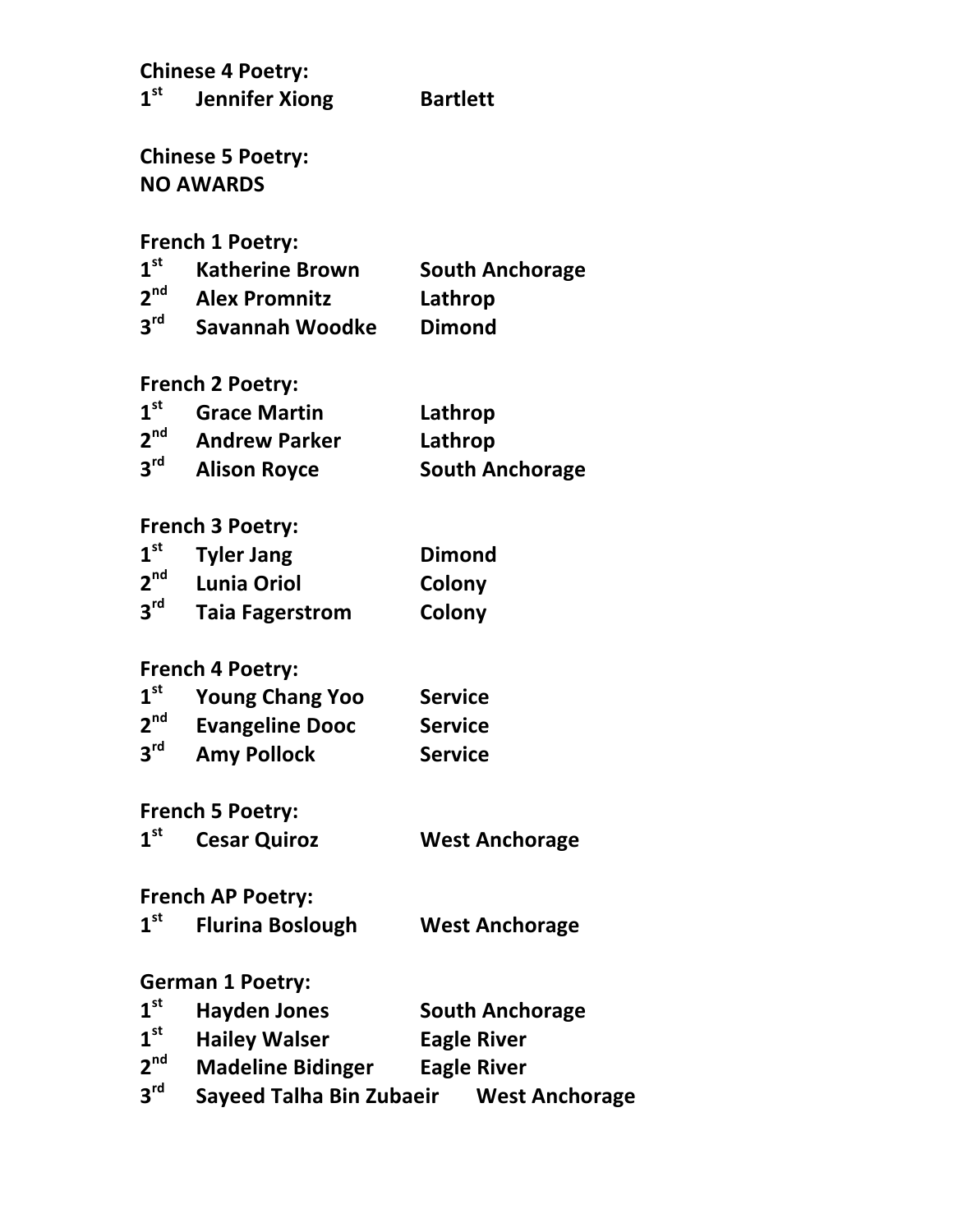## **German 2 Poetry:**

| 1 <sup>st</sup> | <b>Stephanie Torres</b> | <b>Unalaska</b> |
|-----------------|-------------------------|-----------------|
| 2 <sup>nd</sup> | Linnea Shaw             | Chugiak         |
| 2 <sup>nd</sup> | <b>Alina Shen</b>       | <b>Service</b>  |

**rd Becky LaRue Chugiak**

#### **German 3 Poetry:**

| 1 <sup>st</sup> | <b>Scott Parmelee</b> | <b>South Anchorage</b> |
|-----------------|-----------------------|------------------------|
| 2 <sup>nd</sup> | <b>Jacob Hersh</b>    | <b>Service</b>         |
| 2 <sup>nd</sup> | <b>Allison Welsh</b>  | <b>South Anchorage</b> |
| $2^{\text{rd}}$ | <b>Rose Finkler</b>   | Chugiak                |

**German 4 Poetry:**

1<sup>st</sup> Daison Clerc **South Anchorage** 

### **German 5 Poetry: NO AWARDS**

#### **German AP Poetry:**

| 1 <sup>st</sup> | <b>Dylan Cerveny</b>  | <b>West Anchorage</b> |
|-----------------|-----------------------|-----------------------|
| 1 <sup>st</sup> | <b>Meagan Bauer</b>   | <b>Service</b>        |
| 2 <sup>nd</sup> | <b>Sarah Sounders</b> | <b>Service</b>        |
| 3 <sup>rd</sup> | <b>Adrian Wavey</b>   | <b>West Anchorage</b> |

#### **Japanese 1 Poetry:**

| 1 <sup>st</sup> | <b>Tiffany Feeney</b> | <b>Dimond</b>  |
|-----------------|-----------------------|----------------|
| 2 <sup>nd</sup> | <b>Amanda Vue</b>     | <b>Wasilla</b> |
| 3 <sup>rd</sup> | <b>Orion Mannherz</b> | <b>Dimond</b>  |
| 3 <sup>rd</sup> | <b>Anita Samuel</b>   | <b>Dimond</b>  |
| $2^{\text{rd}}$ | <b>Kevin Sorenson</b> | <b>Dimond</b>  |

## **Japanese 2 Poetry:**

| 1 <sup>st</sup> | <b>Skylar Lind</b> | <b>Dimond</b> |
|-----------------|--------------------|---------------|
| 2 <sup>nd</sup> | <b>Lexus Smith</b> | <b>Dimond</b> |
| 3 <sup>rd</sup> | <b>Eric Vue</b>    | Wasilla       |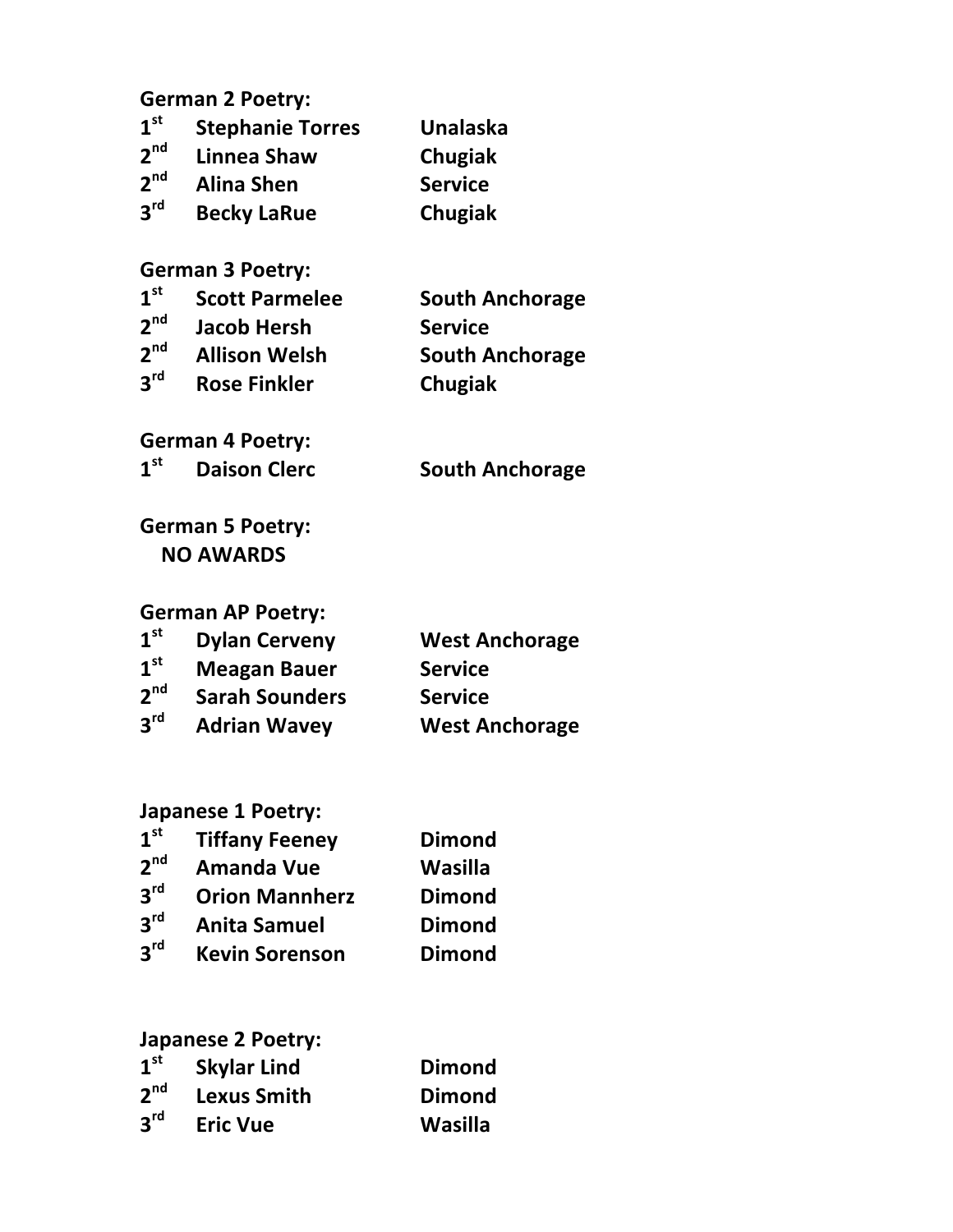**Japanese 3 Poetry:**

| 1 <sup>st</sup> | <b>Isaac Hendrickson</b> | Lathrop       |
|-----------------|--------------------------|---------------|
| 1 <sup>st</sup> | <b>Melissa Ihly</b>      | <b>Dimond</b> |
| 2 <sup>nd</sup> | <b>Haley Jenkins</b>     | Wasilla       |
| $2^{\text{rd}}$ | <b>Chloe Allan</b>       | Lathrop       |

#### **Japanese 4 Poetry:**

| 1 <sup>st</sup> | Yui Kanaoka | Wasilla |
|-----------------|-------------|---------|
| - 0             |             |         |

- 1<sup>st</sup> Emily Maxwell **Colony**<br>2<sup>nd</sup> Erika Foldenauer Colony
- **2<sup>nd</sup> Erika Foldenauer** Colony<br>2<sup>nd</sup> Bethany Paiu **Wasilla**
- **2nd Bethany Paju Wasilla**
- **3rd Aubrey Manculich Dimond**

**Japanese 5 Poetry: NO AWARDS**

**Japanese AP Poetry: NO AWARDS**

#### **Japanese Immersion 9/10 Poetry:**

| 1 <sup>st</sup> | <b>Ethan Combs</b> | <b>Dimond</b> |
|-----------------|--------------------|---------------|
|-----------------|--------------------|---------------|

#### **Japanese Immersion 11/12 Poetry:**

| 1 <sup>st</sup> | <b>MaKenzie Moore</b> | <b>Dimond</b> |
|-----------------|-----------------------|---------------|
| 2 <sup>nd</sup> | <b>Kaytie Ridle</b>   | <b>Dimond</b> |
| $3^{\text{rd}}$ | <b>Winnie Combs</b>   | <b>Dimond</b> |

Latin 1 Poetry:

| 1 <sup>st</sup> | <b>Kayla Perrson</b> | <b>Holy Rosary</b> |
|-----------------|----------------------|--------------------|
|-----------------|----------------------|--------------------|

**Latin 2 Poetry:**

**1st Drew Benton Holy Rosary**

**Latin 3 Poetry:**

| 1 <sup>st</sup> | <b>Christopher Knox</b> | <b>Holy Rosary</b>     |
|-----------------|-------------------------|------------------------|
| 2 <sup>nd</sup> | Savio Le                | <b>Holy Rosary</b>     |
| 3 <sup>rd</sup> | <b>Luke Gale</b>        | <b>South Anchorage</b> |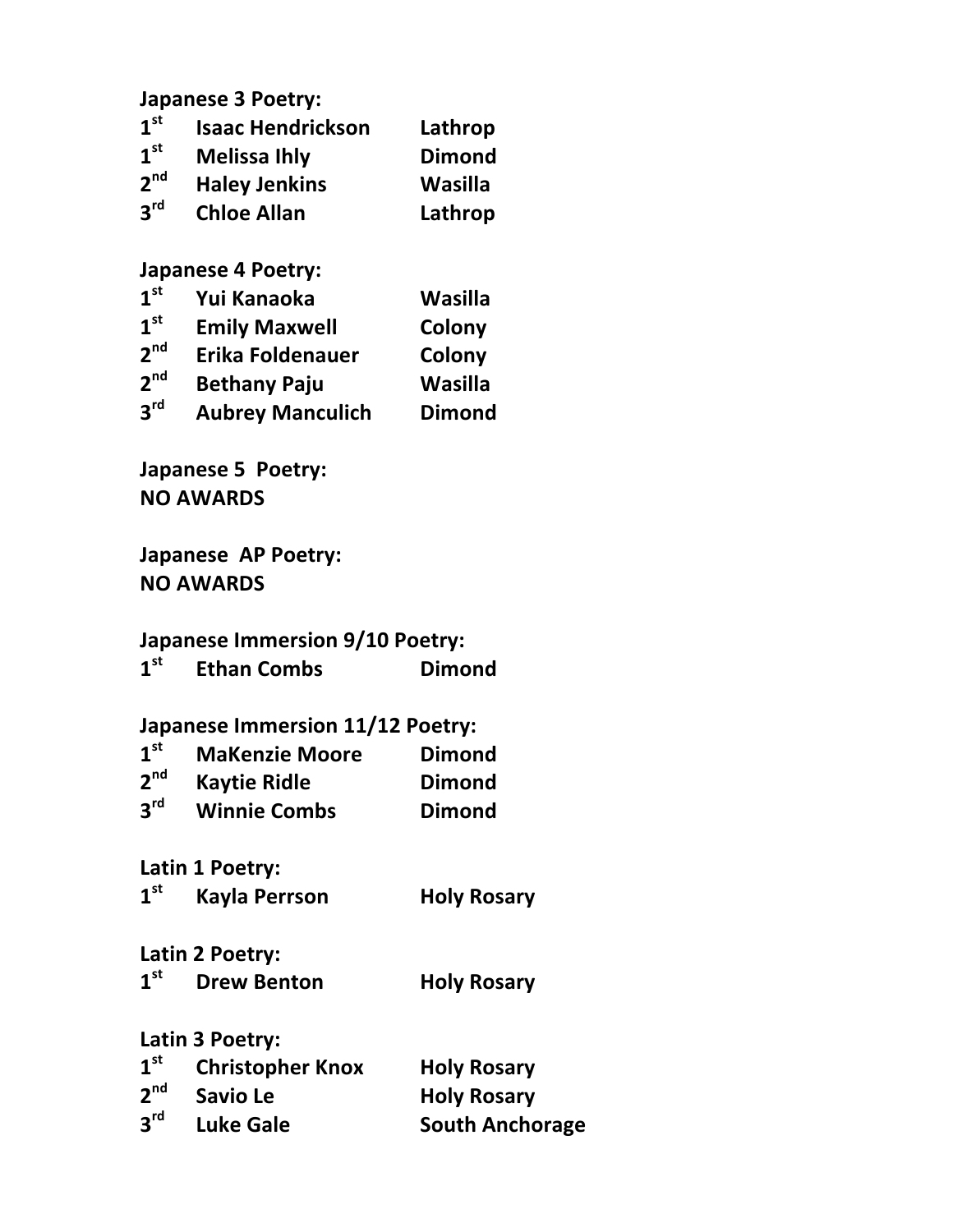#### Latin AP Poetry: **NO AWARDS**

**Spanish 1 Poetry:** 

| 1 <sup>st</sup> | Alyssa Tungul      | <b>Unalaska</b>        |
|-----------------|--------------------|------------------------|
| 2 <sup>nd</sup> | <b>Joe Winkler</b> | <b>Ben Eielson</b>     |
| 3 <sup>rd</sup> | Myla Garcia        | <b>South Anchorage</b> |

**3rd Myla Garcia South Anchorage 3rd Olivia Kovacs Ben Eielson**

#### **Spanish 2 Poetry:**

| 1 <sup>st</sup> | <b>Abigail Marquez</b> | <b>Service</b>  |
|-----------------|------------------------|-----------------|
| 2 <sup>nd</sup> | Horojah Jawara         | <b>Dimond</b>   |
| 3 <sup>rd</sup> | <b>John Garduque</b>   | <b>Unalaska</b> |
| 3 <sup>rd</sup> | <b>Mia Magalong</b>    | <b>Unalaska</b> |

#### **Spanish 3 Poetry:**

| 1 <sup>st</sup> | <b>Enkhbat Purevdulam</b> | <b>Unalaska</b>       |
|-----------------|---------------------------|-----------------------|
| 2 <sup>nd</sup> | <b>Hannah Romberg</b>     | <b>West Anchorage</b> |
| 2 <sup>nd</sup> | <b>Zachary Mason</b>      | Lathrop               |
| 3 <sup>rd</sup> | <b>Amorah Lopez</b>       | Colony                |

#### **Spanish 4 Poetry:**

| $1^{\rm st}$    | <b>Rhea Uligan</b>   | <b>Service</b>         |
|-----------------|----------------------|------------------------|
| 2 <sup>nd</sup> | <b>Kate Wilson</b>   | <b>South Anchorage</b> |
| 3 <sup>rd</sup> | <b>Isabell Snell</b> | Colony                 |

#### **Spanish 5 Poetry:**

- **1st Paola Medina Service**
- **2nd Carolyn Quevedo-Arredondo Service**
- **2<sup>nd</sup> Claudia Wong West Anchorage**

#### **Spanish AP Poetry:**

- 1<sup>st</sup> Kate Boehmer Service<br>1<sup>st</sup> Vanessa Huidor-Velazquez Se
- 1<sup>st</sup> Vanessa Huidor-Velazquez Service<br>2<sup>nd</sup> Angelina Dexter **West Anchora**
- **2Angelina Dexter West Anchorage**
- **3<sup>rd</sup> Camille Heubner West Anchorage**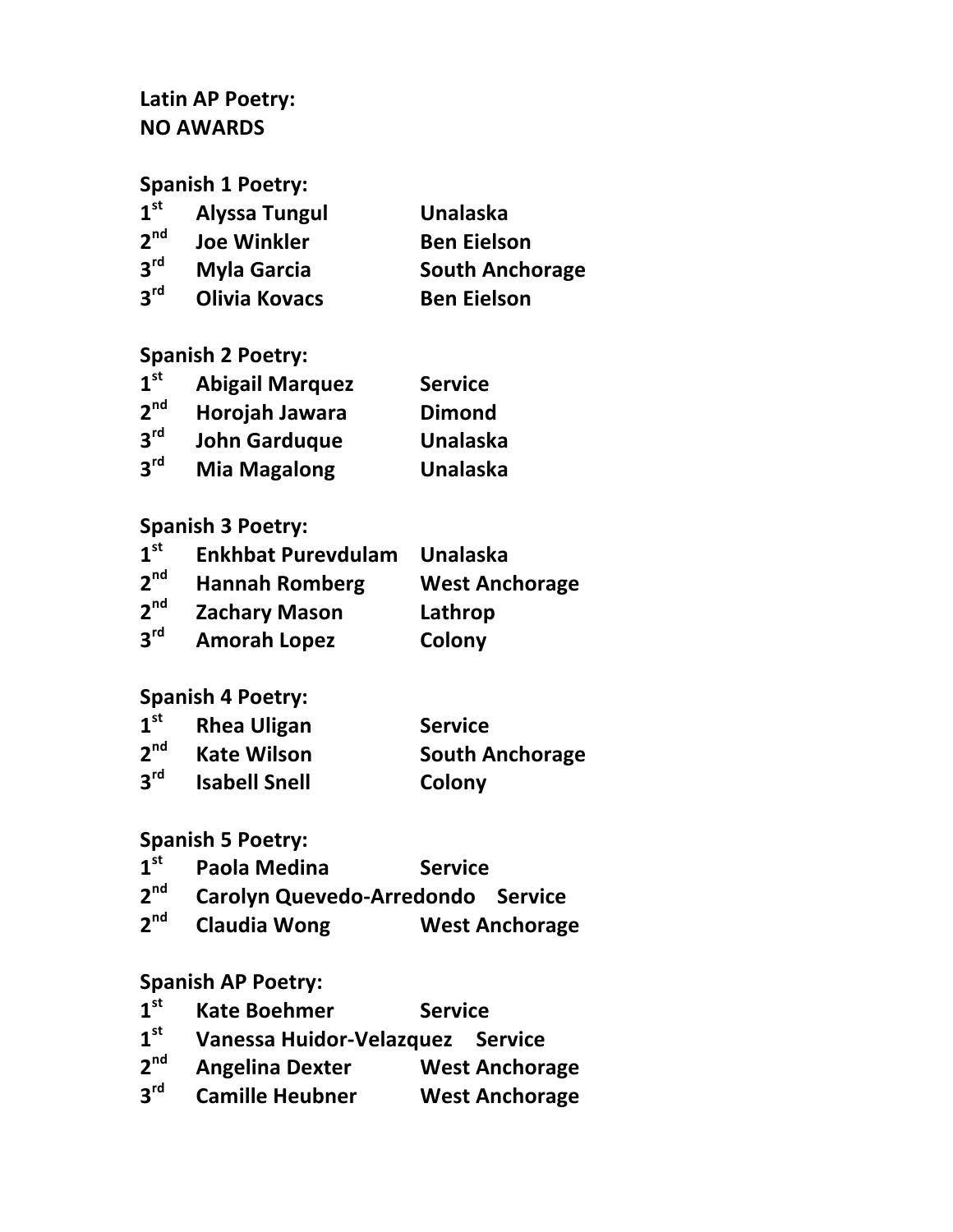**Spanish Immersion 9/10 Poetry:** 

- 1<sup>st</sup> Michael Martinez Service<br>2<sup>nd</sup> Brittany Saenz Service **2nd Brittany Saenz Service**
- 
- **3rd Anael Candray Rogel Service**

#### **Spanish Immersion 11/12 Poetry:**

- 1<sup>st</sup> Anessa Feero **West Anchorage**<br>
2<sup>nd</sup> Javier Acuna **Mest Anchorage 2<sup>nd</sup> Javier Acuna** *Mest Anchorage* **3<sup>rd</sup> Teresa Perez** *West Anchorage*
- **3rd Teresa Perez West Anchorage**
- **3rd Serena Marquez Chugiak**

**Spanish Fluent Speaker Poetry: NO AWARDS**

#### **Impromptu**

**Chinese 1 Impromptu:**

| 1 <sup>st</sup> | Pa Lor             | <b>Bartlett</b> |
|-----------------|--------------------|-----------------|
| 2 <sup>nd</sup> | <b>Aek Vang</b>    | <b>Bartlett</b> |
| 3 <sup>rd</sup> | <b>Mai Yai Her</b> | <b>Bartlett</b> |

#### **Chinese 2 Impromptu:**

| 1 <sup>st</sup> | <b>Brandon Vanlanding</b> | <b>West Valley</b> |
|-----------------|---------------------------|--------------------|
| 2 <sup>nd</sup> | <b>Theng Yang</b>         | <b>Bartlett</b>    |
| 3 <sup>rd</sup> | <b>Mai Yeng Yang</b>      | <b>Bartlett</b>    |

#### **Chinese 3 Impromptu:**

| 1 <sup>st</sup> | <b>Cindy Xiong</b>     | <b>Bartlett</b> |
|-----------------|------------------------|-----------------|
| 2 <sup>nd</sup> | <b>Mai Moua Xiong</b>  | <b>Bartlett</b> |
| 3 <sup>rd</sup> | <b>Michaella Terry</b> | <b>Bartlett</b> |

**Chinese 4/5/AP Impromptu: NO AWARDS**

**French 1 Impromptu: NO AWARDS**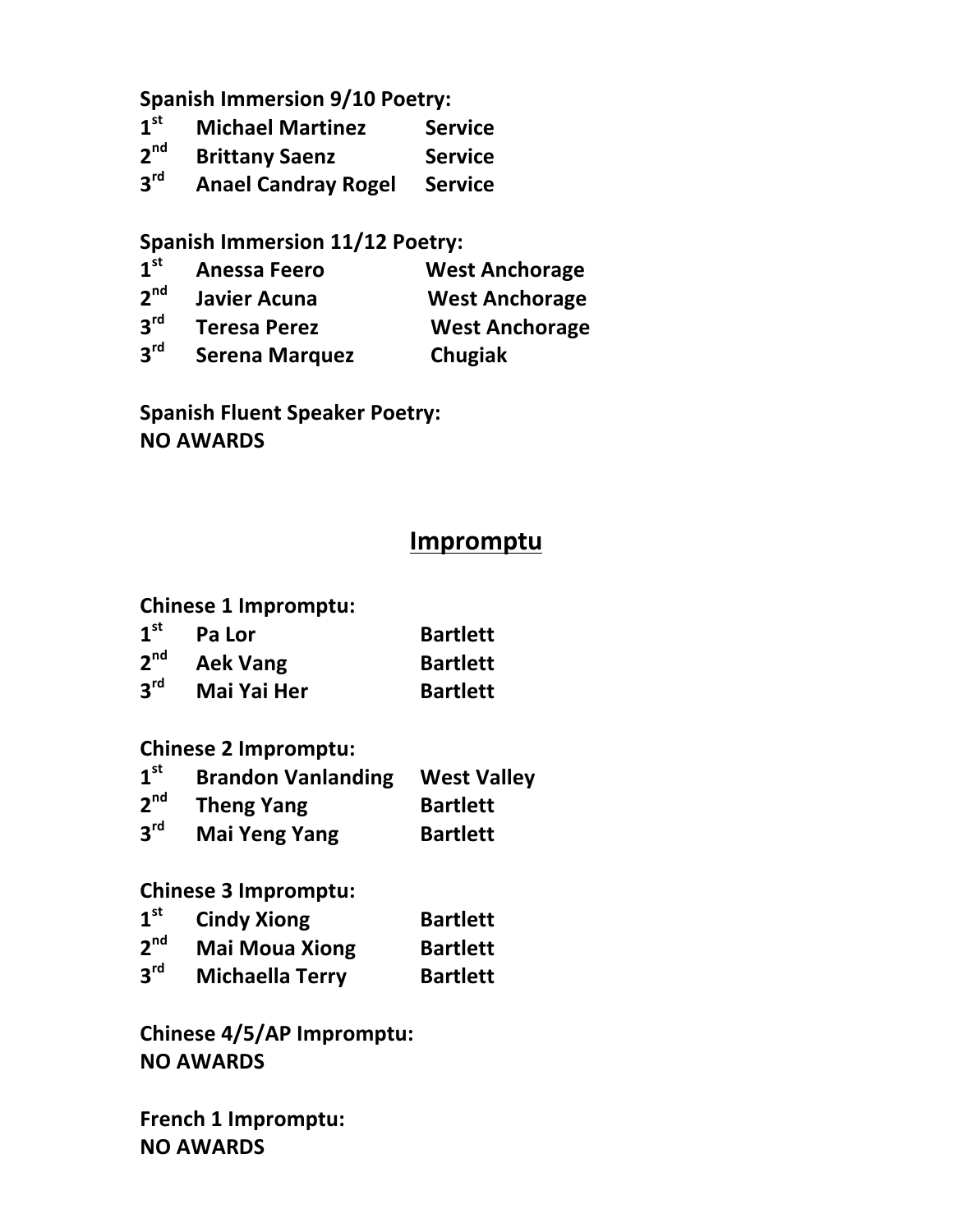#### **French 2 Impromptu:**

| 1 <sup>st</sup> | <b>Grace Martin</b> | Lathrop                |
|-----------------|---------------------|------------------------|
| 1 <sup>st</sup> | <b>Ian Schmidt</b>  | <b>South Anchorage</b> |

#### **French 3 Impromptu:**

| 1 <sup>st</sup> | <b>Tyler Jang</b>      | <b>Dimond</b>          |
|-----------------|------------------------|------------------------|
| 2 <sup>nd</sup> | <b>Tara DeGeorge</b>   | <b>West Anchorage</b>  |
| 3 <sup>rd</sup> | <b>Sarah Mostoller</b> | <b>South Anchorage</b> |

#### French 4/5/AP Impromptu:

| 1 <sup>st</sup> | <b>Aubrey Manculich</b> | <b>Dimond</b>      |
|-----------------|-------------------------|--------------------|
| 2 <sup>nd</sup> | <b>Kelsey Lien</b>      | <b>Eagle River</b> |

# German 1 Impromptu:

| 1 <sup>st</sup> | <b>Hailey Walser</b> | <b>Eagle River</b> |
|-----------------|----------------------|--------------------|
| 2 <sup>nd</sup> | <b>Matthew Green</b> | Chugiak            |
| 2 <sup>nd</sup> | <b>Tia Kelliher</b>  | Chugiak            |
| 2 <sup>nd</sup> | <b>Kyla Potter</b>   | <b>Eagle River</b> |
| $2^{\text{rd}}$ | <b>Mazie Edwards</b> | Chugiak            |

#### **German 2 Impromptu:**

| 1 <sup>st</sup> | Laura Joy Erb         | Chugiak |
|-----------------|-----------------------|---------|
| 2 <sup>nd</sup> | <b>Corey Jackson</b>  | Chugiak |
| 3 <sup>rd</sup> | <b>Payton Johnson</b> | South   |

#### **German 3 Impromptu:**

| 1 <sup>st</sup> | <b>Olivia Murphy</b>     | <b>South Anchorage</b> |
|-----------------|--------------------------|------------------------|
| 1 <sup>st</sup> | <b>Benjamin Hamilton</b> | <b>Eagle River</b>     |
| 1 <sup>st</sup> | <b>Cade Midyett</b>      | Chugiak                |
| 2 <sup>nd</sup> | <b>Dylan Jones</b>       | <b>South Anchorage</b> |
| 2 <sup>nd</sup> | <b>Parker Stone</b>      | Chugiak                |

#### **German4/5/AP Impromptu:**

| $\boldsymbol{1}^{\textsf{st}}$ | <b>Andy Noble</b>       | Chugiak       |
|--------------------------------|-------------------------|---------------|
| $\textbf{1}^{\textsf{st}}$     | <b>Madeleine Oakley</b> | <b>Dimond</b> |

- **nd Naom Oakley Dimond**
- **nd Steven Hobbs Chugiak**
- **rd Alecis Kionisala Service**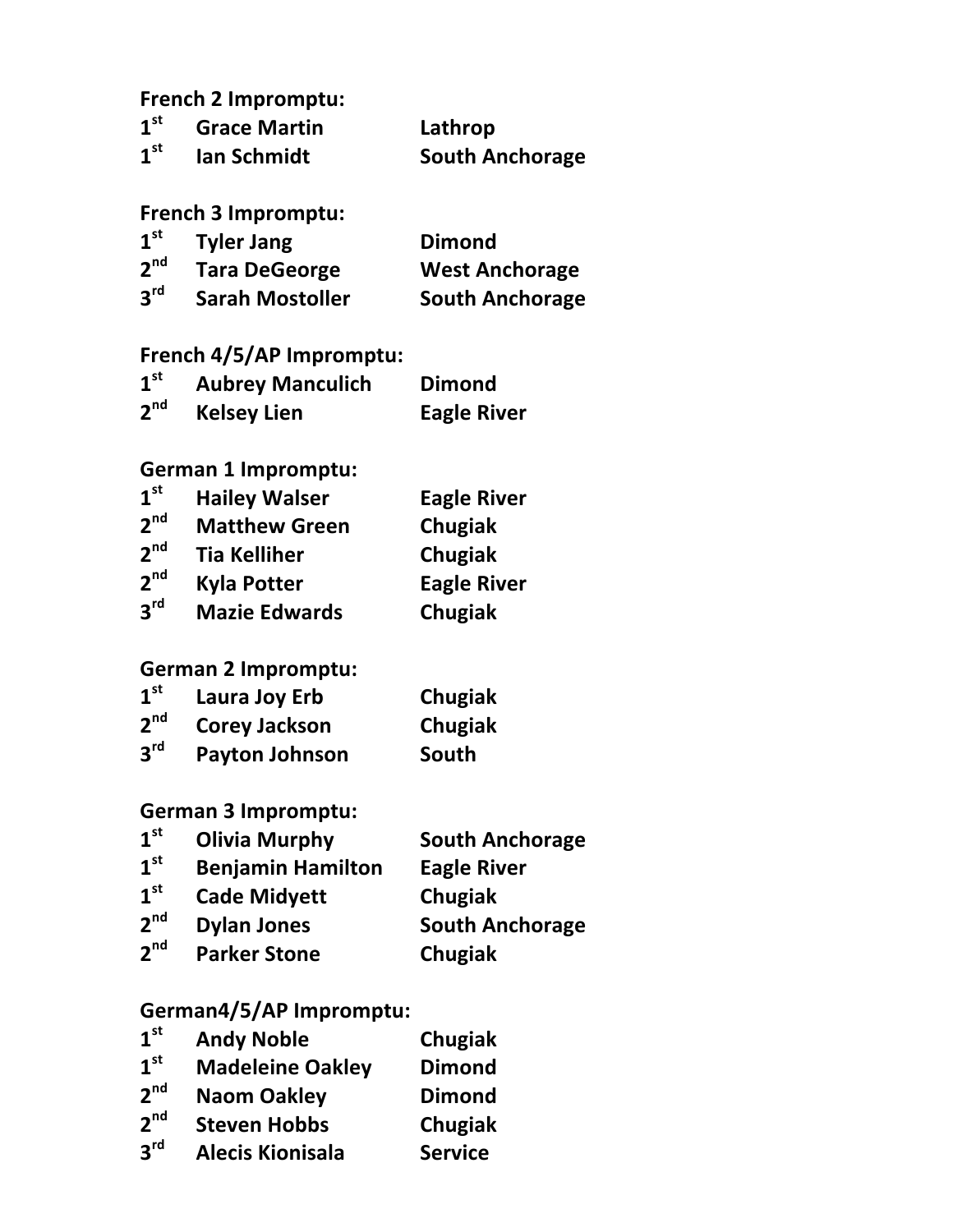#### **Japanese 1 Impromptu:**

| 1 <sup>st</sup> | Amanda Vue         | Wasilla            |
|-----------------|--------------------|--------------------|
| 2 <sup>nd</sup> | Linda Kim          | <b>Service</b>     |
| 3 <sup>rd</sup> | <b>Caleb Gorda</b> | <b>West Valley</b> |

#### **Japanese 2 Impromptu:**

#### **Japanese 3 Impromptu:**

| 1 <sup>st</sup> | <b>Haley Jenkins</b>     | Wasilla |
|-----------------|--------------------------|---------|
| 2 <sup>nd</sup> | <b>Chloe Allan</b>       | Lathrop |
| 2 <sup>nd</sup> | <b>Isaac Hendrickson</b> | Lathrop |
| 3 <sup>rd</sup> | <b>Clarissa Davis</b>    | Lathrop |

#### **Japanese 4/5/AP Impromptu:**

| 1 <sup>st</sup> | <b>Bethany Paju</b> | Wasilla        |
|-----------------|---------------------|----------------|
| 2 <sup>nd</sup> | <b>Ryan Turner</b>  | <b>Service</b> |

# **Japanese Immersion 9-10 Impromptu:**<br>1<sup>st</sup> Makenna Boring Dimond

**st Makenna Boring Dimond**

# **Japanese Immersion 11-12 Impromptu:**<br>1<sup>st</sup> Alyssa Hampton Dimond

**1**<sup>st</sup> Alyssa Hampton **Dimond**<br> **2**<sup>nd</sup> Frances Dun **Dimond 2***n***d<sub>n</sub> <b>2nd**<sub>n</sub> **Dimond** 

#### **Spanish 1 Impromptu:**

| 1 <sup>st</sup> | <b>Kaitlyn Theonnes</b> | <b>Nome-Beltz</b>  |
|-----------------|-------------------------|--------------------|
| 2 <sup>nd</sup> | <b>Deven Perez</b>      | <b>Ben Eielson</b> |
| 3 <sup>rd</sup> | Jeyani James            | <b>Ben Eielson</b> |

#### **Spanish 2 Impromptu:**

| <b>Hailey Baker</b>        | <b>Ben Eielson</b>    |
|----------------------------|-----------------------|
| <b>Natalia Martynowicz</b> | <b>Service</b>        |
| <b>William Makinen</b>     | <b>Ben Eielson</b>    |
| <b>Michelle Esqueda</b>    | <b>Ben Eielson</b>    |
| <b>Elsa Hoppenworth</b>    | <b>West Anchorage</b> |
|                            |                       |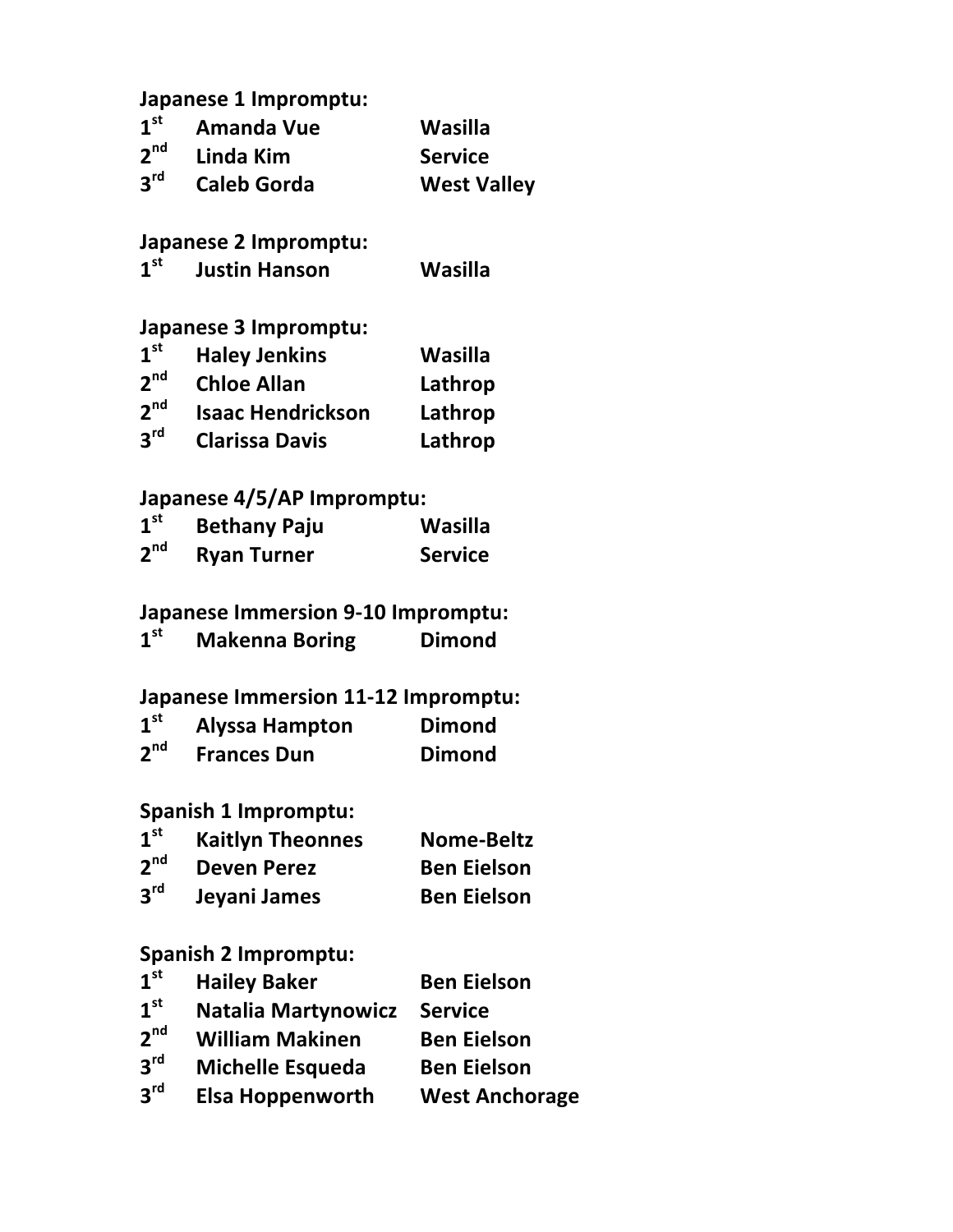**Spanish 3 Impromptu:**

- 1<sup>st</sup> Alyssa Mandich West Valley<br>2<sup>nd</sup> Tavlor Ditzner Dimond
- **2<sup>nd</sup> Taylor Ditzner Dimond**<br>3<sup>rd</sup> Rvan McCrossin **Houston**
- **3rd Ryan McCrossin Houston**

#### **Spanish 4/5/AP Impromptu:**

- **1st Jeffrey Leath Colony**
- 1<sup>st</sup> Miguel Vargas West Anchorage<br>1<sup>st</sup> Rene Yzaguirre Colony
- 1<sup>st</sup> Rene Yzaquirre **Colony**<br>2<sup>nd</sup> Kate Boehmer Service
- **2nd Kate Boehmer Service**
- **3rd Morrigan Kellen Service**

**Spanish Immersion 9-10 Impromptu:** 

**1st Sarah Nunez West Anchorage**

**Spanish Immersion 11-12 Impromptu:** 

- **1st Laura Joy Erb Chugiak**
- 1<sup>st</sup> Daniel Luna-Sanchez West Anchorage<br>2<sup>nd</sup> Samuel Prieto Cascaiares West Ancho
- **2nd Samuel Prieto Cascajares West Anchorage**
- **3rd Tersa Perez West Anchorage**

# **DIALOGUE**

**Chinese 1 Dialogue:**

| $1^{\rm st}$    | HaEun Cheong & Ana Li Hansen              | <b>West Valley</b> |
|-----------------|-------------------------------------------|--------------------|
| 2 <sup>nd</sup> | Joua Thao & Mai Yai Her                   | <b>Bartlett</b>    |
| 3 <sup>rd</sup> | <b>Samuel Delamere &amp; Jack Winford</b> | <b>West Valley</b> |

#### **Chinese 2 Dialogue:**

| 1 <sup>st</sup> | <b>Brandon Vanlanding &amp; Madeline Gayle West Valley</b> |  |
|-----------------|------------------------------------------------------------|--|
|                 |                                                            |  |

- **2nd Toua Her & Ka Yang Bartlett**
- **3rd Mai Nou Yang & Cheng Lee Bartlett**

**Chinese 3 Dialogue:**

| 1 <sup>st</sup> | <b>Mai Moua Xiong &amp; Cindy Xiong</b> | <b>Bartlett</b> |
|-----------------|-----------------------------------------|-----------------|
| 2 <sup>nd</sup> | Keng Lor & Mon Vang                     | <b>Bartlett</b> |
| 3 <sup>rd</sup> | Michaella Terry & Mikayla Mader         | <b>Bartlett</b> |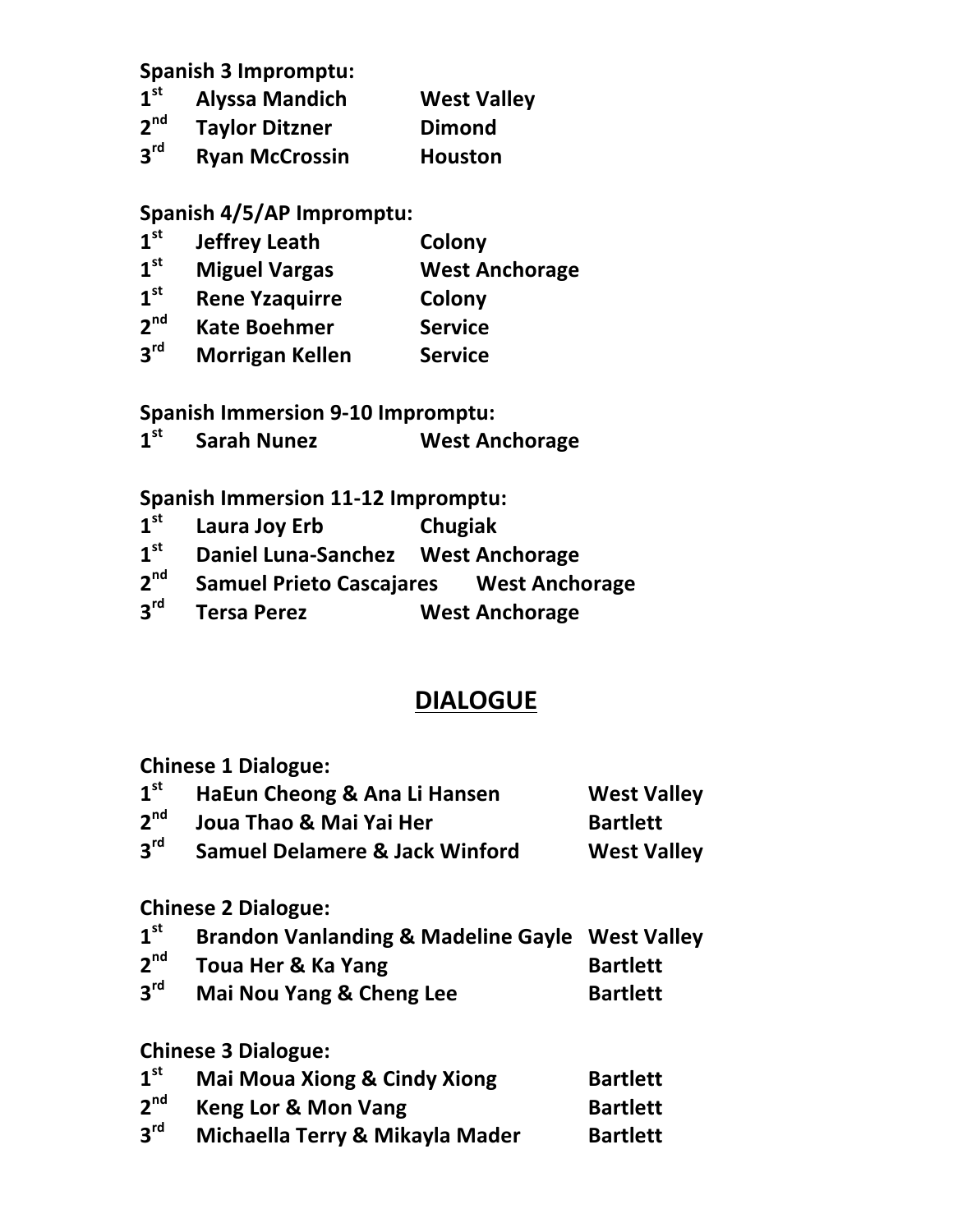**French 1 Dialogue: st Tate Senden & Angelina Koroleva Palmer French 2 Dialogue: st Sasinipha Duangprom & Calysta Lee Chugiak nd Jesse Brody & Vickie Malvick South Anchorage French 3 Dialogue: st Emily Maxwell & Taia Fagerstrom Colony French 4/5/AP Dialogue:** <sup>st</sup> Amine Boughanmi & Rachel Lowrance Dimond<br>2<sup>nd</sup> Kelsey Lien & Madison Malott **Eagle Rives nd Kelsey Lien & Madison Malott Eagle River rd Nichole Bearden & Jack Mosely Eagle River German 1 Dialogue: st Tia Kelliher & Krischelle Mueller Chugiak 2<sup>nd</sup> Matthew Green & Mazie Edwards Chugiak**<br>3<sup>rd</sup> Mariah Johnson & Kristoff Finley Chugiak **rd Mariah Johnson & Kristoff Finley Chugiak German 2 Dialogue: st Becky LaRue & Linnea Shaw Chugiak nd Forest Perish & Matthew Jones Chugiak nd Emily Triggs & Margaret Dworian Chugiak German 3 Dialogue: st Parker Stone & Cade Midyett Chugiak 2<sup>nd</sup> Dylan Jones & Kyle Reardon South Anchorage**<br>3<sup>rd</sup> Hailev Sedor- Campbell & Abigail Uhart Service **rd Hailey Sedor- Campbell & Abigail Uhart Service rd Jacob Torres & Robbie Kosinski Chugiak German 4/5/AP Dialogue:** <sup>st</sup> Isabel LaRue & Andrew Noble **Chugiak**<br>2<sup>nd</sup> Iosh Bauer & Sara Zivkovic **Chugiat** Service **nd Josh Bauer & Sara Zivkovic Service nd Steven Hobbs & Brooks Klehr Chugiak rd Jason McKee & Ann Gebauer Service rd Naomi Oakley & Madeleine Oakley Dimond**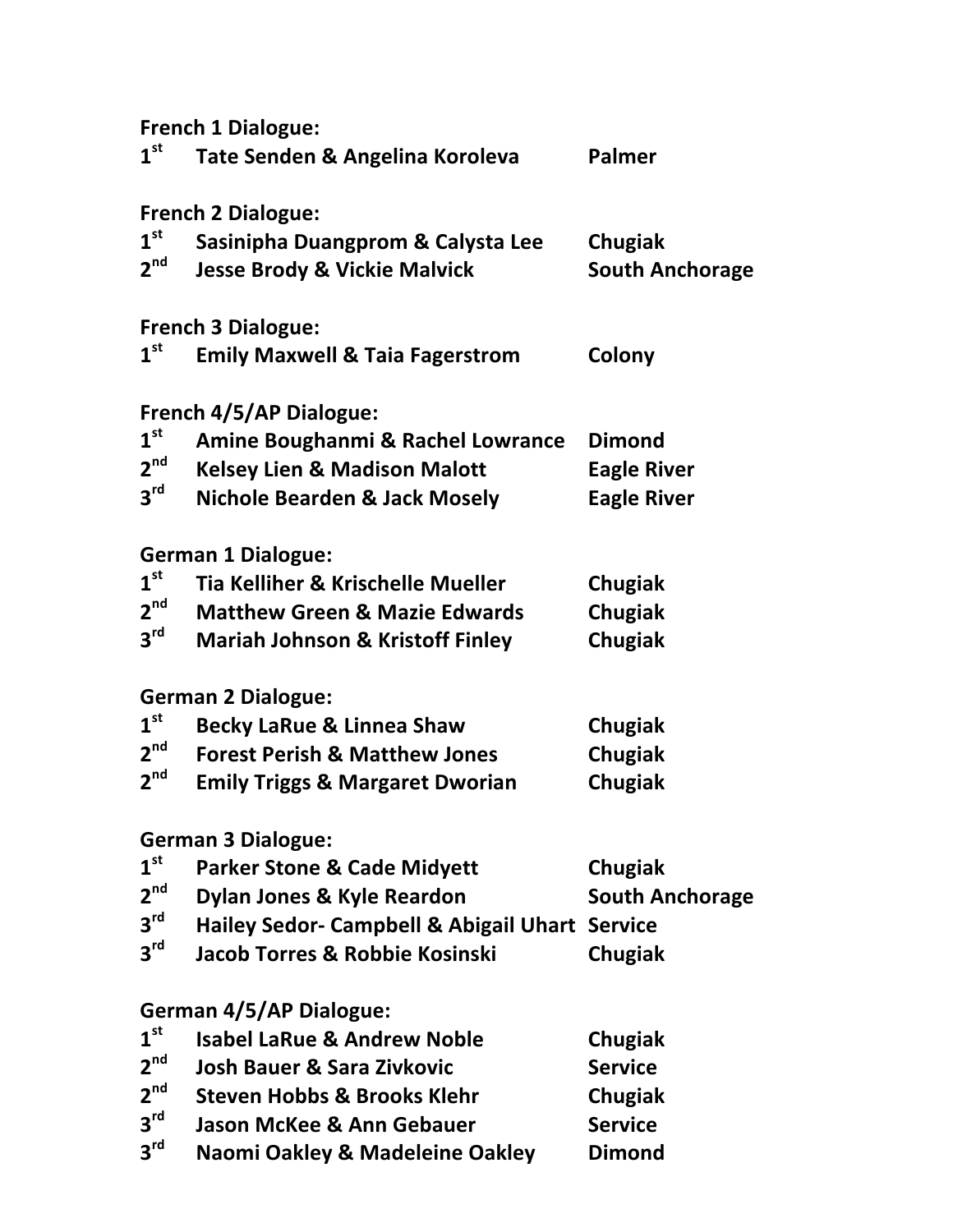**Japanese 1 Dialogue:**

| 1 <sup>st</sup> | Gerenice Vasquez-Alcaraz & Anita Samuel         |                    | <b>Dimond</b>         |
|-----------------|-------------------------------------------------|--------------------|-----------------------|
| 2 <sup>nd</sup> | Kyla Buenarte & Xena Anderson                   | <b>Service</b>     |                       |
| 2 <sup>nd</sup> | Levi Rasmusser & Ian Kenaston                   | <b>West Valley</b> |                       |
| 3 <sup>rd</sup> | Joel Ingrim & Sakson Bobenhouse                 | <b>Service</b>     |                       |
|                 | <b>Japanese 2 Dialogue:</b>                     |                    |                       |
| $1^{\rm st}$    | <b>Clarisse Mock &amp; Maggie Biggs</b>         | <b>Service</b>     |                       |
|                 | <b>Japanese 3 Dialogue:</b>                     |                    |                       |
| 1 <sup>st</sup> | <b>Aaron Chungtuyco &amp; Chloe Allan</b>       | Lathrop            |                       |
|                 | Japanese 4/5/AP Dialogue:                       |                    |                       |
| 1 <sup>st</sup> | <b>Tory MacCarty &amp; Lucas Katz</b>           | <b>Dimond</b>      |                       |
| 2 <sup>nd</sup> | <b>Emily Maxwell &amp; Erika Foldenauer</b>     | Colony             |                       |
| $3^{\text{rd}}$ | Noelani Tuga & Andrea VanValen                  |                    | <b>East Anchorage</b> |
|                 | <b>Japanese Immersion 9-10 Dialogue:</b>        |                    |                       |
|                 | <b>NO AWARDS</b>                                |                    |                       |
|                 | <b>Japanese Immersion 11-12 Dialogue:</b>       |                    |                       |
|                 | <b>NO AWARDS</b>                                |                    |                       |
|                 | <b>Spanish 1 Dialogue:</b>                      |                    |                       |
| 1 <sup>st</sup> | <b>Nailah Bealer &amp; Michaella Smathers</b>   |                    | <b>Ben Eielson</b>    |
| 2 <sup>nd</sup> | <b>Matthew Scarboro &amp; Jaydenn Manibusan</b> |                    | <b>Ben Eielson</b>    |
|                 | <b>Spanish 2 Dialogue:</b>                      |                    |                       |
| 1 <sup>st</sup> | <b>Hailey Baker &amp; Alexis Smathers</b>       | <b>Ben Eielson</b> |                       |
| 2 <sup>nd</sup> | <b>Amber Le &amp; Marjame Pili</b>              | <b>Unalaska</b>    |                       |
| 3 <sup>rd</sup> | <b>William Makinen &amp; Travis Moore</b>       | <b>Ben Eielson</b> |                       |
|                 | <b>Spanish 3 Dialogue:</b>                      |                    |                       |
| 1 <sup>st</sup> | <b>Emily Rosenfield &amp; Juli Van der Padt</b> | <b>Service</b>     |                       |
| 2 <sup>nd</sup> | Alyssa Mandich & Lucas Candelaria               | <b>West Valley</b> |                       |